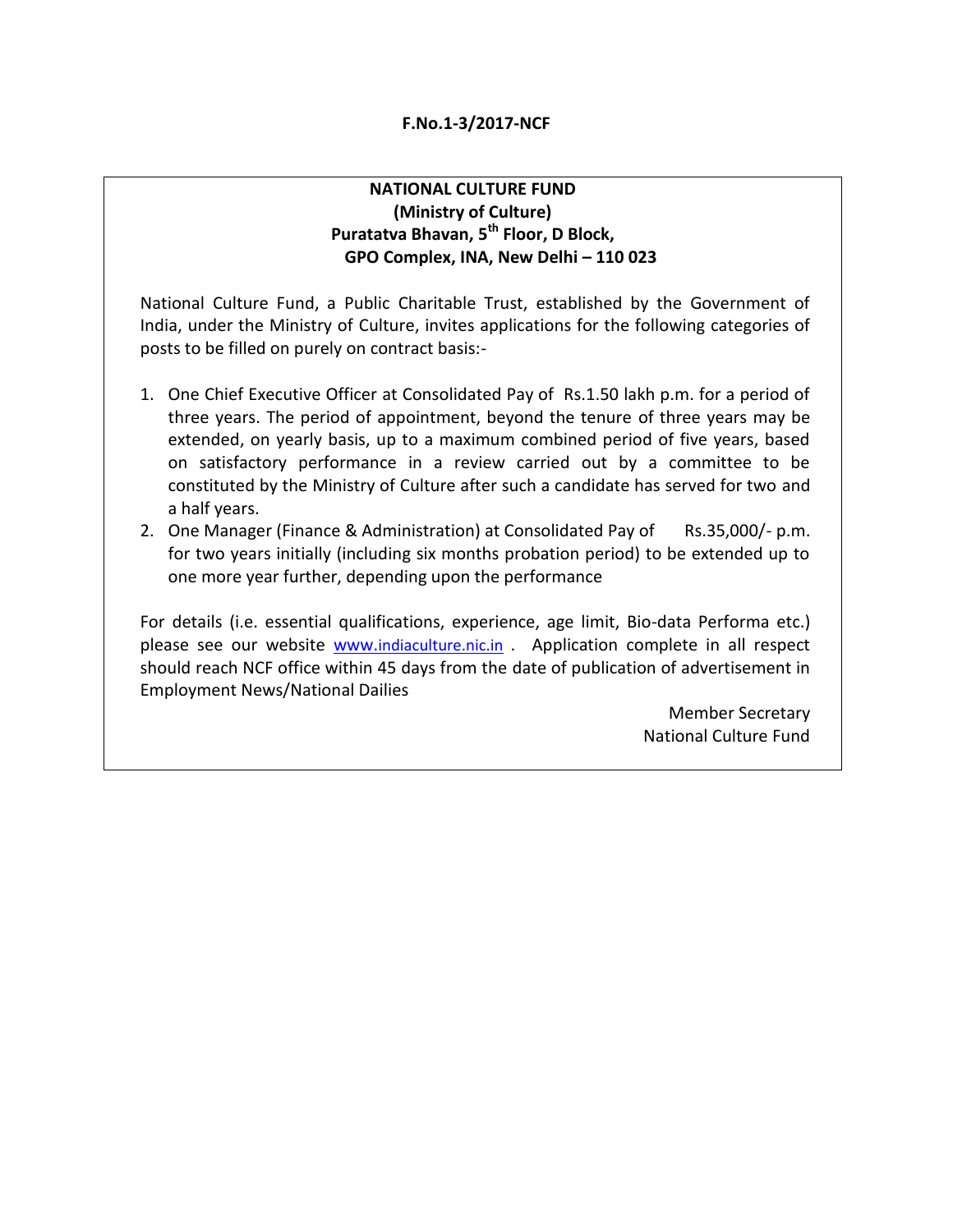# **National Culture Fund (Ministry of Culture)**

**Puratatva Bhawan, 5th Floor, D Block, GPO Complex, INA, New Delhi i-110023**

#### **Date :**

 National Culture Fund, a Public Charitable Trust (Notified by Govt. of India vide notification No. S.O.832(E) dated November  $28<sup>th</sup>$  1996) established by the Govt. of India under the Ministry of Culture as a mechanism to create resources and mobilize funds to preserve and promote Indian Art, Culture and Heritage, invites applications for the following posts :-

### **Chief Executive Officer (One)**

#### **1. Pay: Rs. 1, 50,000/- p. m. consolidated**

The consolidated pay would be a lump sum amount and no other allowances such as DA, HRA, Transport Allowance etc. would be payable.

### **2. Nature of duties of the post**:

The duties attached to the post of Chief Executive Officer include the following:-

- (i) To meet stakeholders objectives and deliver the NCF mission through measurable monthly & annual outcomes.
- (ii) To lead the team in developing annual business plans and budgets in line with the strategy and to manage and administer the office of the National Culture Fund.
- (iii) To motivate and develop the leadership team of the NCF in pursuance of goals agreed to with the Ministry.
- (iv) To be the final custodian of Quality and Excellence in the NCF in terms of accountability to Ministry, Audit and the stakeholders.
- (v) To allocate resources so as to achieve objectives cost-effectively.
- (vi) To remain alert to all manner of threats and risks facing the NCF and lead effective contingency and mitigation action.
- (vii) To be the final custodian of the NCF's image in the outside world.
- (viii) To communicate effectively with the NCF Executive Committee and Council and respond to their recommendations swiftly.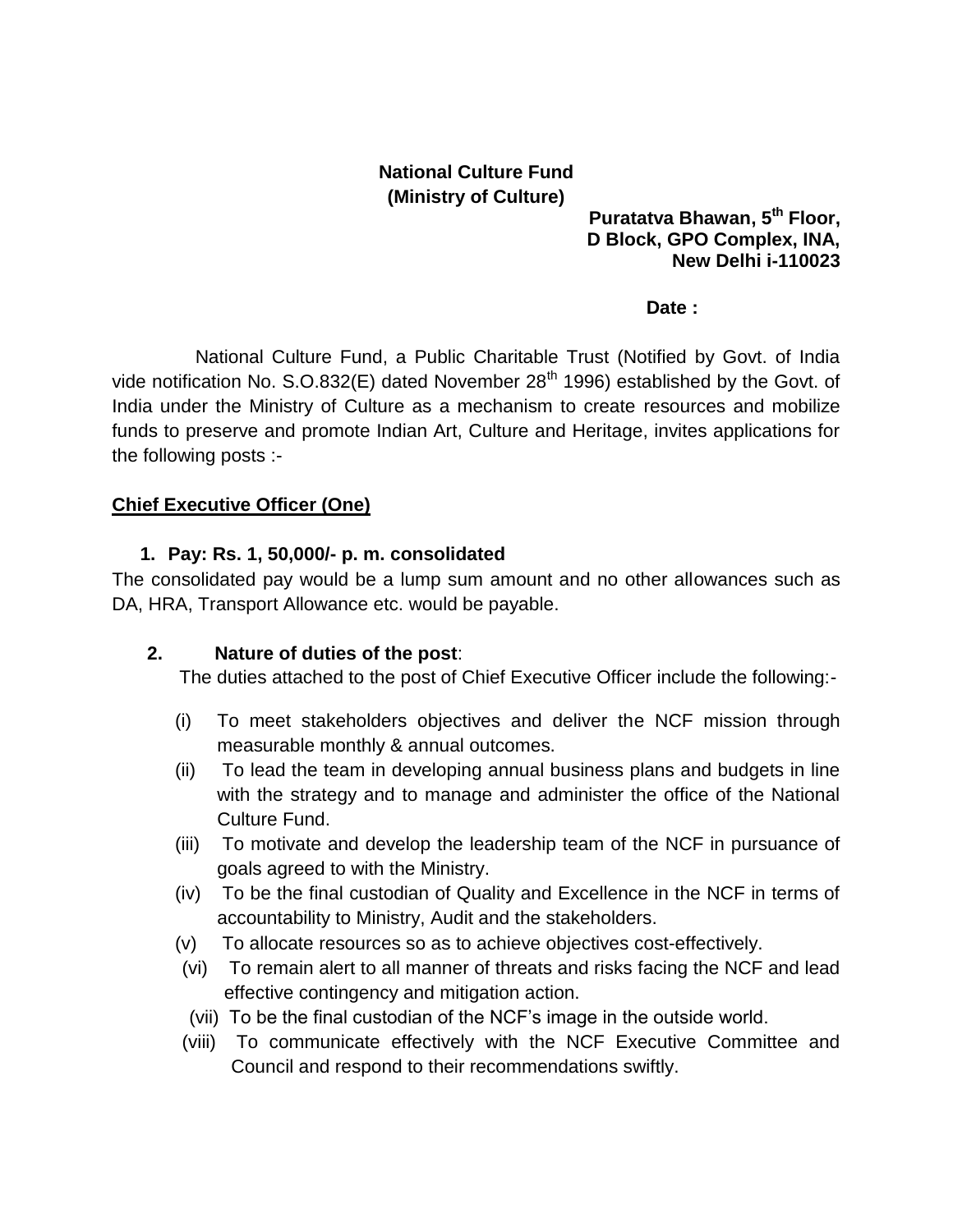## **3. Qualification and Experience: Essential:**

- (a) Graduate degree from a recognized University;
- (b) Experience in managing relationships with sensitivity to Culture, Heritage and Art along with experience of raising funds for preserving and promoting them.
- (c) Twenty years' work experience, including five years in a senior position, in industry, preferably service industry, with exposure to startup situations;
- (d) Demonstrated ability to lead teams in tackling complex tasks, to deliver significant results in difficult circumstances and to proactively nurture work culture, quality and resources.

## **Desirable:**

- (a) Master's degree in Management from recognized institution;
- (b) Experience in fund raising.
- (c) Well versed in using Computer applications
- 4. **Age:** Preferably below 60 years on the last date of receipt of applications for the post.
- 5. **Selection Process:** The procedure for selection shall be based on personal interaction of shortlisted candidates by a Search-cum-Selection Committee constituted by the Ministry of Culture.
- 6. **Tenure of Appointment/Re-appointment**: The appointment would be purely on temporary & contract basis initially for the period of three years. The period of appointment, beyond the tenure of three years may be extended, on yearly basis, up to a maximum combined period of five years, based on satisfactory performance in a review carried out by a committee to be constituted by the Ministry of Culture after such a candidate has served for two and a half years.
- 7. **Termination of Service:** The appointment may be terminated at any time by one month's notice given by either side namely the appointee or the appointing authority without assigning any reason. The Govt. however, reserves the right of terminating the services of the appointee forthwith or before the expiry of the stipulated period of the notice by making payment of a sum equivalent to the consolidated pay for the period of notice or the unexpired portion thereof.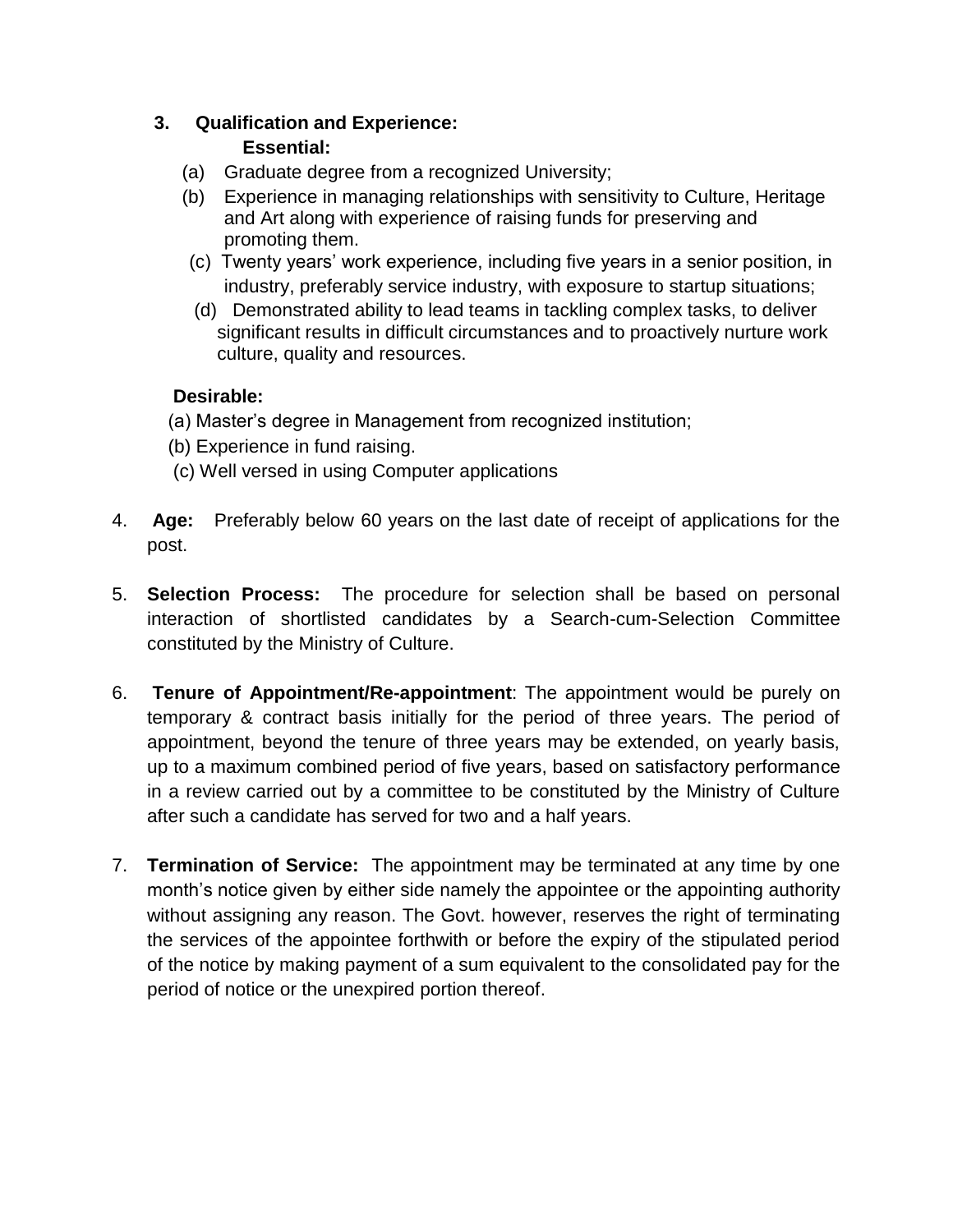## **II. Manager ( Finance & Administration ) One**

- **1. Pay**: Rs.35,000/- p.m. consolidated. No extra payment on account of D.A. HRA, Transport Allowance and all other contingencies will be made.
- **2. Qualifications**: Graduate in any subject, knowledge of Administration and finance related matter and good computer skills in MS Office
- **3. Age**: Flexible
- **4. Experience**: At least 15-20 years experience in Administration and Finance departments of reputed Government, public sector or private institutions .
- **5. Scope of work**: Assisting the CEO(NCF) in running the NCF office and its various objectives, projects, administrative responsibilities ,appointment of staff, hiring of services, maintaining accounts and registers, all financial obligations of the office.
- **6. Tenure of Appointment/Re-appointment:** The appointment would be purely on contract basis initially for a period of two years from the date of initial appointment. The contract of appointment will be extendable by the period of one more year depending upon satisfactory performance and consent of both the parties.
- **7. Selection Process:** The procedure for selection shall be based on personal interaction with the candidates shortlisted after scrutiny of their applications by a **Search-cum-Selection Committee.**
- 8. **Termination:** The appointment may be terminated at any time by one month's notice given by either side namely the appointee or the appointing authority without assigning any reason. The Govt. however, reserves the right of terminating the services of the appointee forthwith or before the expiry of the stipulated period of the notice by making payment of a sum equivalent to the consolidated pay for the period of notice or the unexpired portion thereof.

**How to apply:** Application, in Bio-Data Proforma given in Annexure - I along with attested copies of certificates in support of Educational Qualifications and work experience are to be submitted in an envelope super scribed as "Application for the post of \_\_\_\_\_\_\_\_\_\_\_\_\_\_\_\_\_\_ (Give name of the post applied for) may be sent to **The Member Secretary, National Culture Fund, Puratatva Bhavan, 5th Floor, D-Block, GPO Complex, I.N.A., New Delhi – 110 023.** 

Application complete in all respect should reach NCF Office within 45 days from the date of publication of advertisement in Employment News/National Dailies.

Applications received after the last date or otherwise found incomplete will not be considered. **Applications furnished through e-mail/FAX will not be entertained.**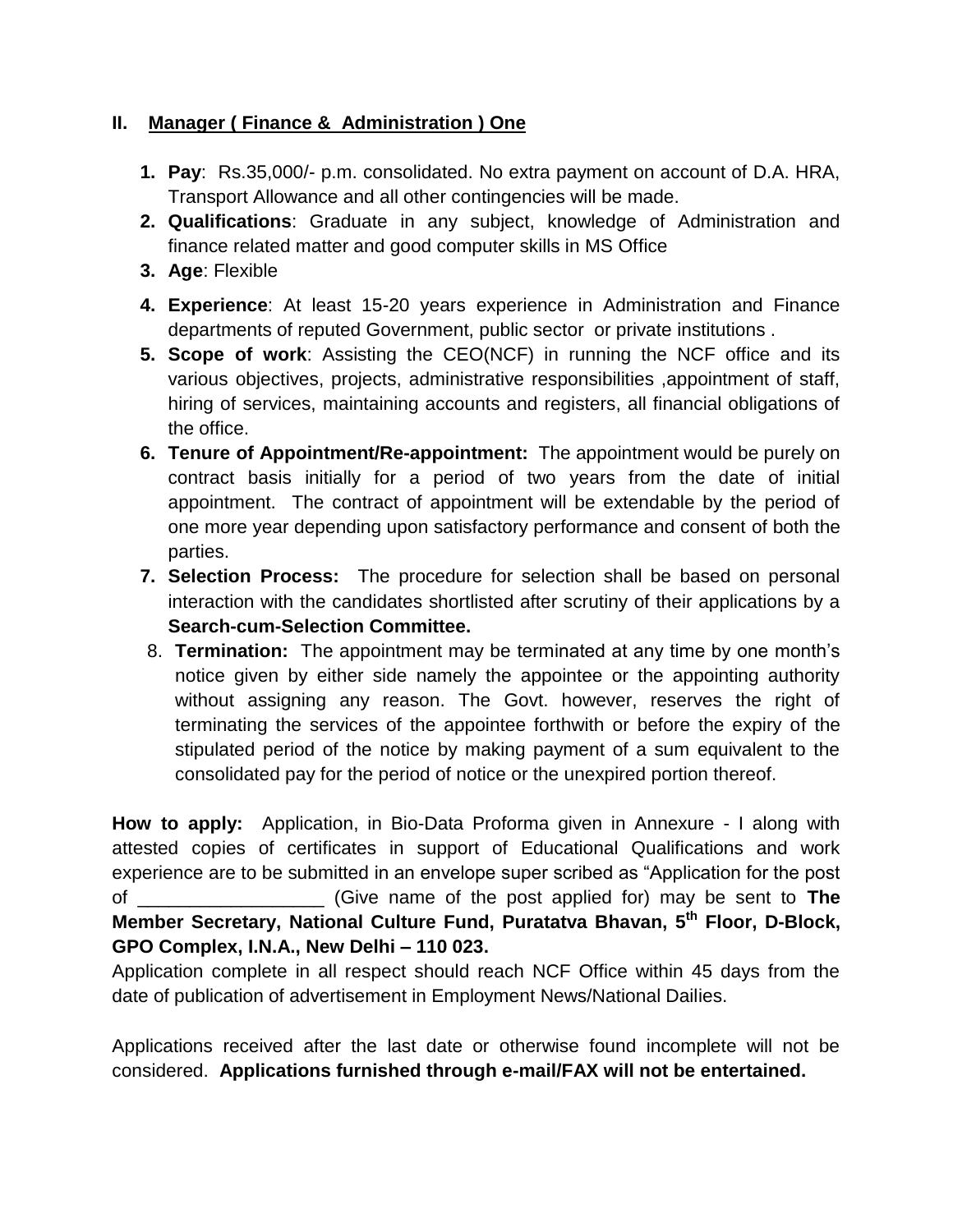Please bring original documents in support of all the information furnished in the Bio-data whenever you come for personal interaction.

**vi.** The information furnished in the Bio-data Proforma must be true. Any false information furnished in the application will render the application rejected and if found at a subsequent date after the appointment, it will render the appointment cancelled and liable for criminal action.

**vii.** Any kind of persuasion/follow-up/canvassing will be detrimental to the candidature of the applicant.

> Member Secretary National Culture Fund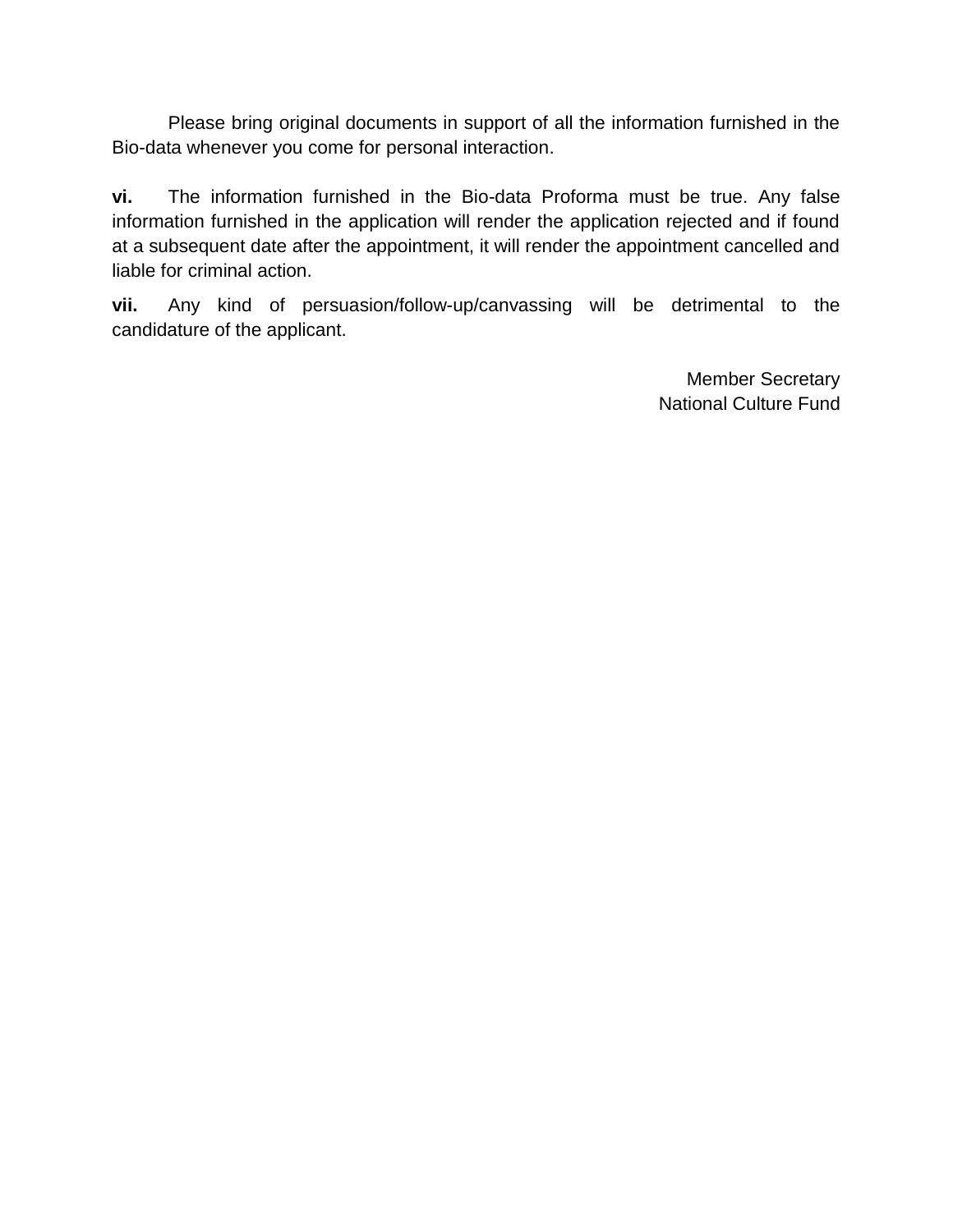Annexure - I

## **BIO-DATA PROFORMA (Please attach separate sheet, wherever required)**

- 1. NAME OF THE POST APPLIED FOR :
- 2. Name and Address (in Block Letters) :
- 3. Father's/Husband's Name :
- 4. Date of Birth (in Christian era) :
- 5. Telephone Number(s)/e-mail address :
- 6. Education Qualifications :
- 7. Service to which you belong :
- 8. Please State clearly whether in the light of entries made above, you meet the requirements of the post:
- 9. Details of employment in chronological order: (Attach Separate Sheet)
- 10. Nature of present employment
- 11.Experience & Qualification if any with regard to sensitivity to Cultural heritage and Art
- 12. Last/Present total emoluments drawn per month(with supporting document):
- 13. Additional information, which you would like to mention in support of your suitability for the post. Please enclose a separate sheet:

## **PS: Please submit self attested copies of Certificates/ Degrees and other credentials in support of your educational qualifications and experience.**